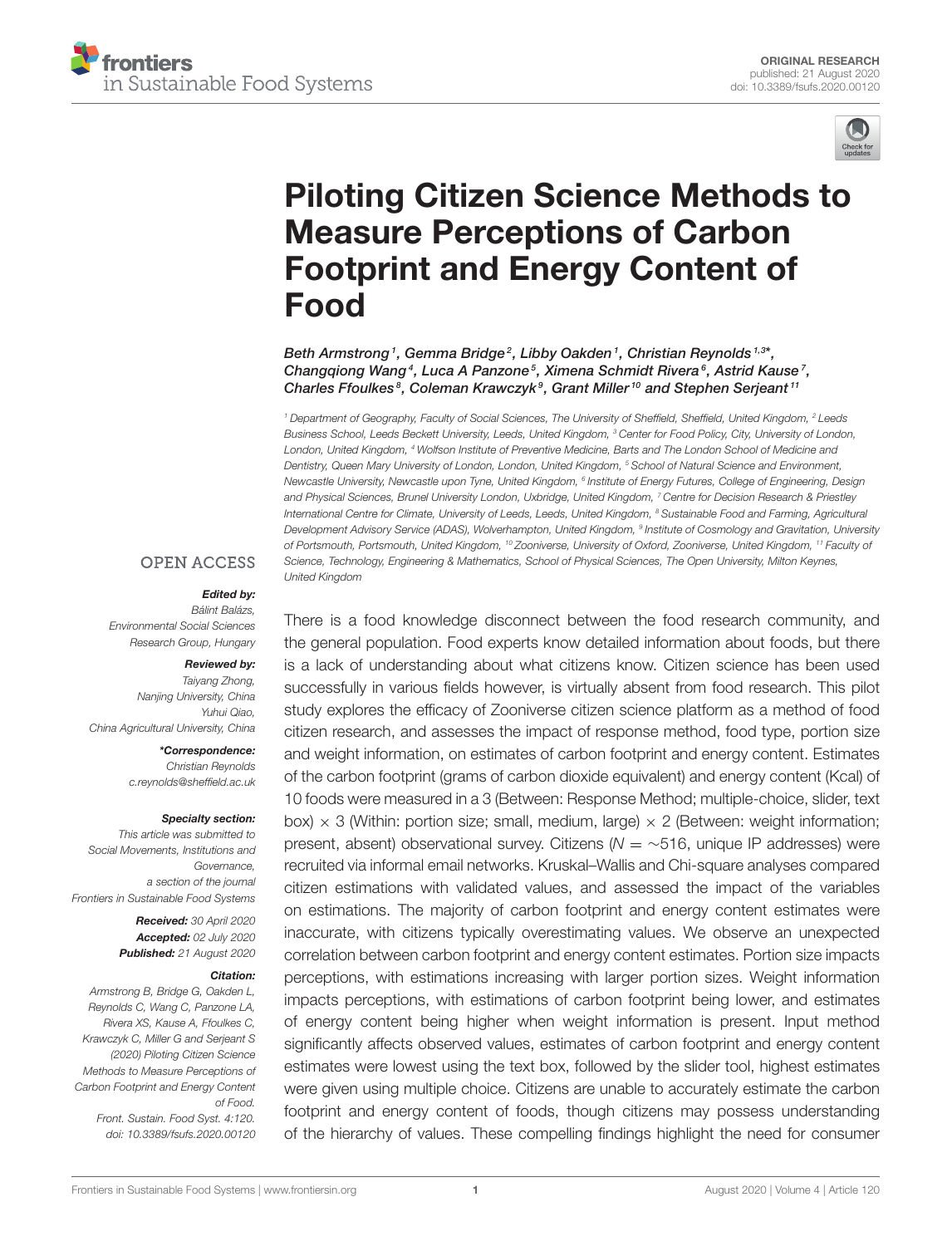education, with a focus on carbon footprint, to precede interventions intended to move consumers toward more sustainable and healthy diets. We have demonstrated that citizen science can be used to measure food carbon footprint and energy content perceptions, and the slider tool offers greater sensitivity of estimation and functionality than other input methods.

Keywords: carbon footprint, methods, citizen science, portion size, energy content, consumer perception, food environmental impact

## INTRODUCTION

Sustainable food consumption is considered critical for climate change mitigation and adaptation strategy [\(Hyland et al., 2017;](#page-9-0) [Tirado-Von Der Pahlen, 2017;](#page-9-1) [Clark, 2019\)](#page-8-0). Sustainable food choices are key to reducing environmental impact [\(CCC, 2020\)](#page-8-1) with the food lifecycle contributing 20–30% of global greenhouse gas emissions (GHGE) [\(Kause et al., 2009;](#page-9-2) [Poore and Nemecek,](#page-9-3) [2018\)](#page-9-3). Similarly, increasing healthy diet choices are key to improving consumer health by reducing diet-related chronic diseases. Consequently, it is essential to move consumers toward more sustainable and healthy diets.

Evidence based dietary guidelines, advice, and policy encourages people toward sustainable and healthy diets (Kause et al., [2009;](#page-9-2) [Health Council of the Netherlands, 2011;](#page-9-4) Ministers NC, [2014;](#page-9-5) [Reynolds et al., 2014;](#page-9-6) [Monteiro et al., 2015;](#page-9-7) Fischer and Garnett, [2016;](#page-9-8) [Freidberg, 2016;](#page-9-9) [van't Veer et al., 2017;](#page-9-10) Poore and Nemecek, [2018;](#page-9-3) [CCC, 2020\)](#page-8-1). However, recent research suggests there is a food-knowledge disconnect between the food research community, and the general public, with the citizens typically underestimating the carbon footprint, misestimating portion sizes, and energy content of foods [\(Rolls et al., 2002;](#page-9-11) [Choi and Pak, 2006;](#page-8-2) [Carels et al., 2007;](#page-8-3) [Steenhuis and Vermeer,](#page-9-12) [2009;](#page-9-12) [Chernev and Chandon, 2010;](#page-8-4) [Miyazaki et al., 2011;](#page-9-13) Lee et al., [2012;](#page-9-14) [Holmstrup et al., 2013;](#page-9-15) [Cohen and Story, 2014;](#page-8-5) Liu et al., [2015;](#page-9-16) [Jones et al., 2016;](#page-9-17) [Panzone et al., 2016,](#page-9-18) [in press;](#page-9-19) [Hartmann and Siegrist, 2017;](#page-9-20) [Edelson et al., 2018;](#page-8-6) [Shi et al., 2018;](#page-9-21) [Camilleri et al., 2019;](#page-8-7) [Kemper et al., 2019;](#page-9-22) [Thomas and Kyung,](#page-9-23) [2019\)](#page-9-23). The public are motivated to reduce the environmental impact of their diet with two thirds of surveyed EU consumers being open to changes in diet and 40% having already reduced or stopped red meat consumption. However, the public lack understanding about the environmental impact of their own food choices [\(Bureau Européen des Unions de Consommateurs,](#page-8-8) [2020\)](#page-8-8). [Bureau Européen des Unions de Consommateurs \(2020\)](#page-8-8) recommend that advice and guidance about the sustainability of food should be provided, allowing the public to make more informed and sustainable food choices.

Studies have shown that estimating portion sizes is still a problem across society. Misestimating portion sizes can lead to overconsumption, which may contribute diet-related chronic diseases such as obesity, diabetes, heart disease, and food waste which can contribute to carbon emissions, and climate change [\(Rolls et al., 2002;](#page-9-11) [Steenhuis and Vermeer, 2009;](#page-9-12) [Miyazaki et al.,](#page-9-13) [2011\)](#page-9-13). Consequently, it is imperative to understand perceptions about portion size, energy content and the carbon footprint of food, to develop effective interventions to tackle both climate change and diet-related chronic diseases [\(Camilleri et al., 2019\)](#page-8-7).

Previous studies have used various survey and response input methods to collect estimates of carbon footprint (embodied carbon emissions) or energy content (calories), these include blank text boxes [\(Camilleri et al., 2019;](#page-8-7) [Panzone et al., in press\)](#page-9-19), slider tools [\(Shi et al., 2018\)](#page-9-21), and multiple choice (Panzone et al., [2016\)](#page-9-18). A direct comparison of input methods on selfreport drinking behavior found that responses using a slider were inflated compared to those input using a text box (Kemper et al., [2019\)](#page-9-22), however it is not clear whether this effect will be present in measures related to perceptions of energy content and carbon footprint. As input method can impact participant response [\(Kemper et al., 2019;](#page-9-22) [Thomas and Kyung, 2019\)](#page-9-23), it is important to identify the most appropriate input method to gauge an accurate understanding of carbon footprint and energy content knowledge of citizens.

Perception of portion sizes using images and self-reporting have also been studied, with technology (e.g., apps) being used to aid consumers with nutritional and portion size information [\(Panzone et al., 2016\)](#page-9-18). The current study will assess whether the input method impacts citizen estimates of carbon footprint and energy content. Three input methods (multiple choice, slider tool, text box) were selected because they had been used independently in previous studies [\(Panzone et al., 2016;](#page-9-18) Shi et al., [2018;](#page-9-21) [Camilleri et al., 2019\)](#page-8-7), and are three Zooniverse data input methods that could be used with numerical input. The functionality of these methods within citizen science and impact on perceptions of carbon footprint and energy content has not been assessed. As an accurate understanding of citizens perception of this understanding is an essential component for future research, citizens focused communication and engagement with these topics, it is important to identify the most effective and appropriate input method.

Previous studies relied on survey methods with either pilot or small representative sample sizes, some of which were carried out via online platforms [e.g.,  $N = 42$  [\(Panzone et al., 2016\)](#page-9-18),  $N \leq$ 226 [\(Shi et al., 2018\)](#page-9-21),  $N \le 518$  [\(Camilleri et al., 2019\)](#page-8-7), and N = 1511 [\(Panzone et al., in press\)](#page-9-19)]. The number of food types surveyed ranged from three [\(Shi et al., 2018\)](#page-9-21), to 67 (Panzone et al., [2016\)](#page-9-18), with other variables such as portion size and linguistic modifiers (geographic origin, seasonality, production practice) [\(Shi et al., 2018\)](#page-9-21). These variables were found to have an effect on estimations. For example, [Shi et al. \(2018\)](#page-9-21) observed that the climate impact locally produced (vs. imported) meats, and organic (vs. conventional) foods were underestimated. An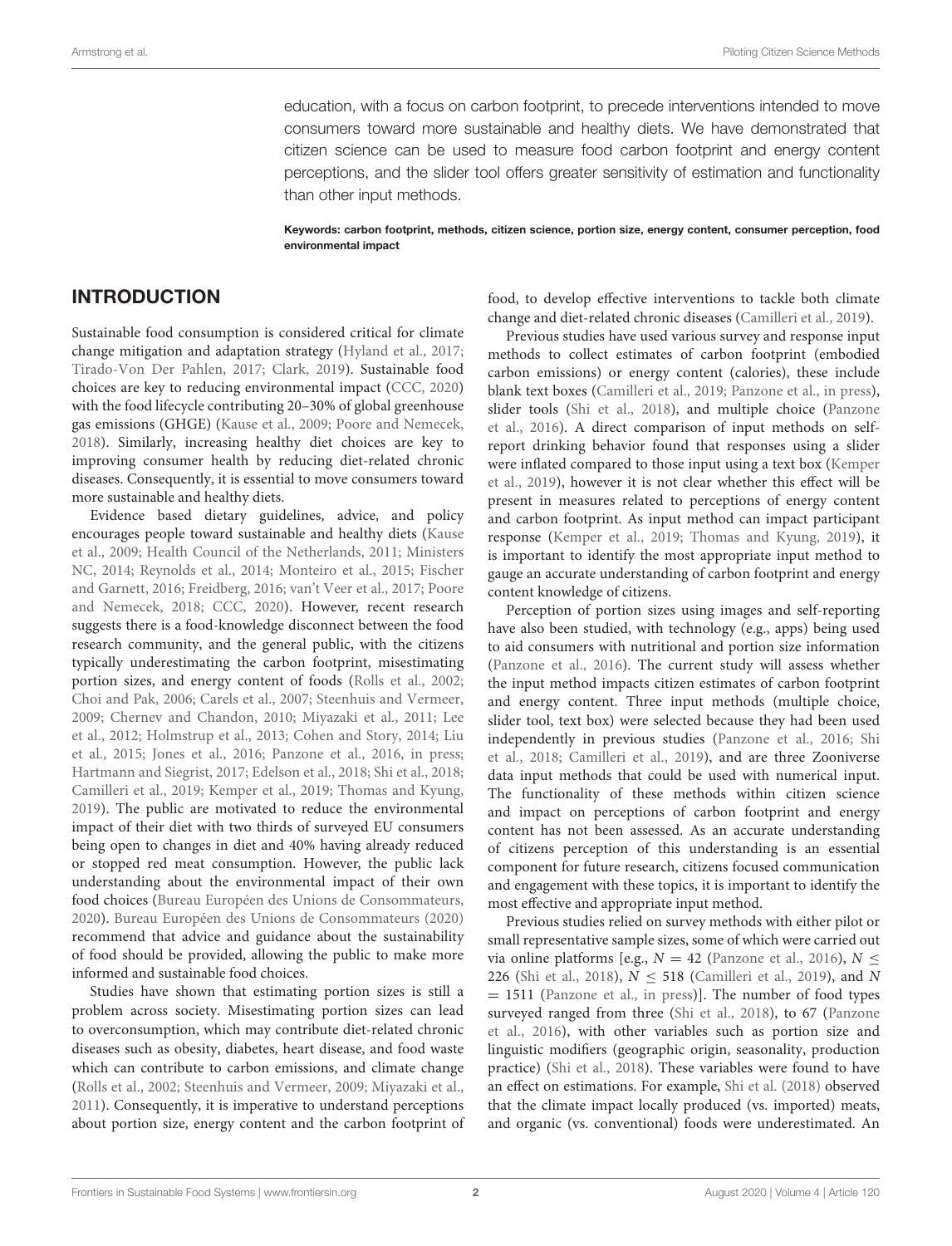approximate hierarchy of climate impact was reported, however participants were not able to clearly distinguish between the climate impact of some food groups, with vegetarian protein sources being estimated as having a similar climate impact to chicken.

The data collection and recruitment methods used by previous research [\(Panzone et al., 2016;](#page-9-18) [Shi et al., 2018;](#page-9-21) Camilleri et al., [2019\)](#page-8-7), inherently provide access to a limited number of participants, due to experimental set-up and budget, among others. However, citizen science provides a digital engagement and data collection methodology that allows larger and wider participation [e.g., Zooniverse currently has 1,865,612 registered users [\(Zooniverse, 2020\)](#page-9-24)], measurement of current perception, changes in knowledge, and the opportunity for education. Citizen science invites members of the public to participate in scientific thinking and to collaboratively support researchers in their data collection around a set theme or experiment. For example, Zooniverse has been used to explore the properties of spiral galaxies [\(Hart et al., 2017\)](#page-9-25) and young stars [\(Silverberg et al.,](#page-9-26) [2020\)](#page-9-26). Besides being a data collection mechanism, citizen science strives to engage broader audiences, to educate participants about the topics they are observing, and to experience the processes used in scientific investigations, thus providing impetus for possible changes in practice [\(van't Veer et al., 2017\)](#page-9-10). Citizen science methods have been used successfully in the fields of astronomy, ornithology, and ecology [\(Dickinson et al., 2010\)](#page-8-9) and for research in other areas of the food system, however, is virtually absent from the broader nutrition science literature [\(Rowe and Alexander, 2016;](#page-9-27) [Ryan et al., 2018\)](#page-9-28). Citizen science provides an opportunity to engage with a larger and wider population sample to understand current perceptions of carbon footprint, energy content and portion size perceptions in the general population. This understanding will contribute to the design of more effective and targeted communication strategies, interventions and decision-making processes [\(Ryan et al., 2018\)](#page-9-28) on the topic.

Addressing the paucity of research in the area, the current study uses the Zooniverse citizen science platform to address a series of aims; to measure perceptions of carbon footprint (embodied carbon emissions) and energy content (Kcal); to assess the impact of three different data input methods on responses; to assess how portion sizes and food type impacts perceptions. This pilot assesses the potential of the Zooniverse citizen science platform as a data collection methodology to explore perception of foods of carbon footprint and energy content.

## METHODS

## Citizen Science Platform

The Zooniverse citizen science platform was selected as it is the largest citizen science platform on the internet with over 900,000 volunteers registered, and upwards of 90+ citizen science projects running at any one time [\(Smith et al., 2013;](#page-9-29) Simpson et al., [2014\)](#page-9-30). The Zooniverse citizen science platform started in 2007 with the Galaxy Zoo project. To date, more than 175,000 citizens provided shape analyses of more than 1 million galaxy images. These 60 million galaxy "classifications" have been used to produce more than 50 peer-reviewed publications, based not only on the original project but also because of serendipitous discoveries made by the volunteer community. Researchers can use the Zooniverse platform to create projects, and recruit using Zooniverse citizens (public) or to a select group of citizens using a website link to the survey (private).

## **Recruitment**

The pilot was promoted via informal university networks (i.e., participant email lists). A private website link directed citizens to the survey which was hosted on the Zooniverse platform. Data collection ran for ∼5 weeks (13/06/2018–20/07/2018). Full Zooniverse membership (which would identify which classifications were made by a citizen) was not required to take part in the study. Consequently, participation was anonymous, apart from five registered Zooniverse members. As it is not possible to determine the exact number of citizens, the associated IP addresses provide a proxy. 8,484 valid classifications were made from 516 different IP addresses.

## **Materials**

Ten types of food were selected with a range of carbon footprint and energy content (boiled rice, cheese, puffed rice cereal, boiled rice, baked beans, chicken breast, beef mince, fried chips, sliced apple, raw carrot). The carbon footprint values  $(kgCO_2e/100 g)$ product) for the foods were based on data published by Audsley et al. [\(2010\)](#page-8-10), [Clune et al. \(2017\)](#page-8-11), and [Poore and Nemecek](#page-9-3) [\(2018\)](#page-9-3) who, respectively conducted systematic reviews of 369 and 570 published studies and a meta-analysis which provides generalizable data on the carbon footprint values associated with different foods. The values represent average emissions to produce primary food commodities to the point of the regional distribution center in the UK. Energy content data (Kcal/100 g product) were taken from the National Diet and Nutrition Survey databank [\(Bates et al., 2014;](#page-8-12) [Public Health England, 2018\)](#page-9-31). See **[Supplementary Material 2](#page-8-13)** for additional information on the portion weight, carbon footprint and energy content of foods used in the study. A photograph of a small, medium, and large portion of each food was selected from the Intake24 image bank [\(Crawley et al., 2002;](#page-8-14) [Simpson et al., 2017;](#page-9-32) Newcastle University, Food Standards Scotland, [2018\)](#page-9-33). A text description of the pictured food was added to each image (**[Figure 1](#page-2-0)**). Food images were displayed with and without portion weight (grams) information.

<span id="page-2-0"></span>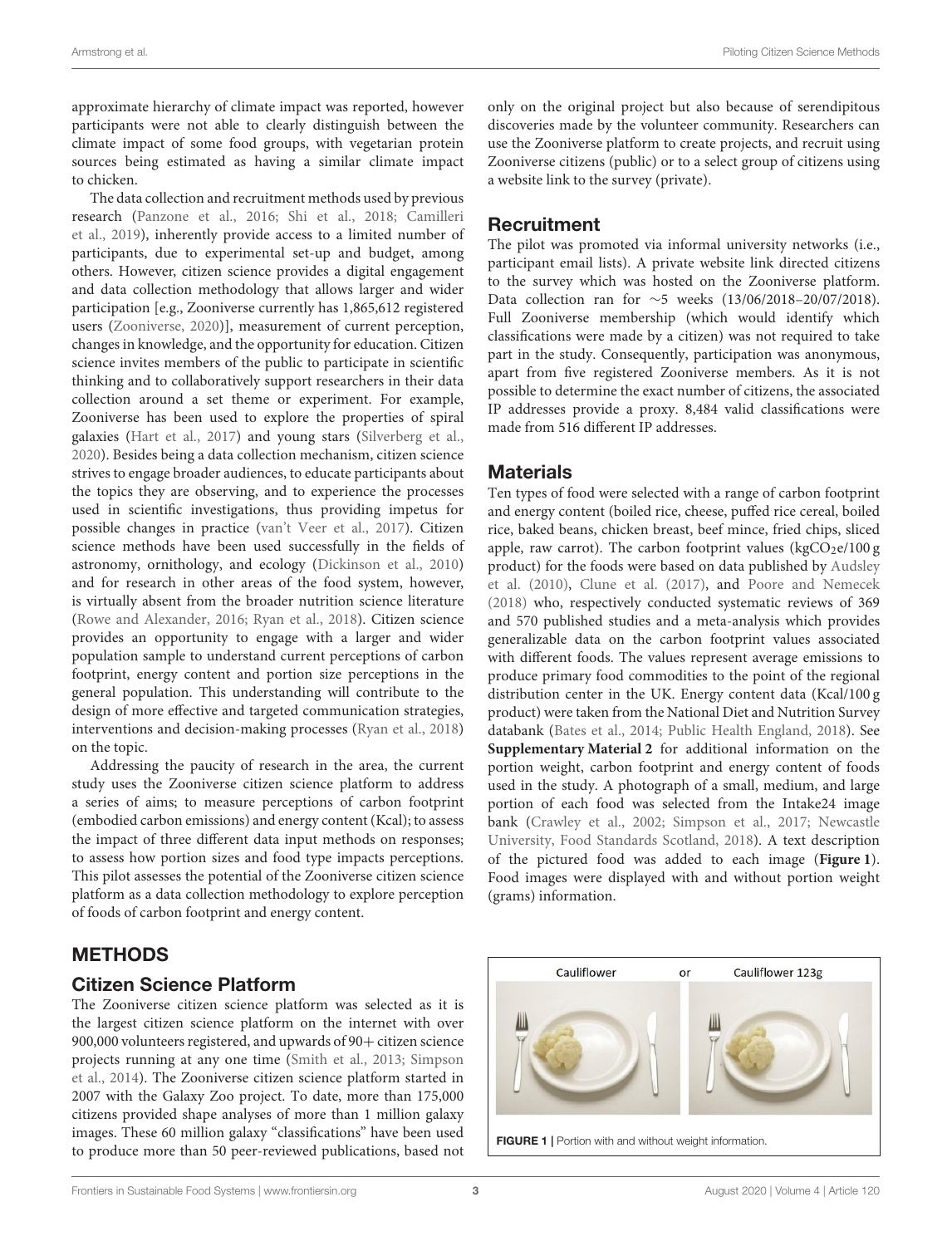<span id="page-3-0"></span>TABLE 1 | Multiple choice ranges of carbon footprint and energy content.

| Ranges      | Carbon footprint ( $qCO2e \times 10$ ) | Energy content (Kcal) |  |
|-------------|----------------------------------------|-----------------------|--|
| Low         | $0 - 165$                              | $0 - 186$             |  |
| Low-medium  | 165-325                                | 186-375               |  |
| Medium      | $325 - 490$                            | 375-560               |  |
| Medium-high | 490-650                                | 560-745               |  |
| High        | 650-815                                | 745-930               |  |

## The Survey

Three data input methods were selected within the Zooniverse platform multiple choice, slider tool, and text box. All carbon footprint scale anchor points (i.e., slider minimums and maximum values, the ranges on the multiple choice options) were provided in  $10^1$  throughout the experiment. The anchor values of the slider bar input were set at 0 and 1/3rd higher than the greatest carbon footprint and energy content of the sampled foods, i.e., 815 g of  $\rm gCO_2e \times 10^1$  and 930 kcal. These 1/3rd higher values were to allow overestimation using the slider and multiple choice inputs. The calculated ranges for carbon footprint and energy content were divided into five equal multiple choice options (see **[Table 1](#page-3-0)**). Slider bars were set to zero as default. The carbon footprint and the energy content of four example portions were provided in a "Help" file for citizens: a medium portion of roast Lamb (∼90 g), a portion of parsnips (∼60 g), bread roll (∼112 g), chocolate bar (∼50 g). We did not include detailed information about energy content and carbon footprint within the "Help" file as we intend to measure current citizen understanding.

Due to the functionality of Zooniverse, 12 "workflows" were prepared to allow a counterbalanced design. The independent variables in the workflow were: input method (multiple choice, slider tool, text box)  $\times$  portion size (small, medium, large)  $\times$ portion weight (with weight, without weight)  $\times$  food type (boiled rice, cheese, puffed rice cereal, boiled rice, baked beans, chicken breast, beef mince, fried chips, sliced apple, raw carrot)  $\times$  task order (Carbon footprint 1st, energy content 1st). carbon footprint and energy content ratings formed the dependent variables (DV). The data input method (multiple choice, slider tool or text box) and presence of portion weight (with weight or without weight) remained consistent within a workflow (see **[Figure 1](#page-2-0)**). Workflows presented all portion sizes and food types, with either carbon footprint or energy content questions first. This resulted in 360 possible images/input combinations. Participants could retire at any point of the survey. Following completion of the study, citizens were asked to provide written feedback on the survey content and functionality via an online form.

## Procedure

Each citizen scientist was randomly allocated to a single workflow (per IP address or Zooniverse ID), and could provide perceptions of up to 30 images using the same data input method. After 15 answers were collected for an image in a single workflow, the image was withdrawn from workflow circulation. Hence, for each data input method there were 60 answers per image: 15 carbon asked first with weight shown; 15 carbon asked first without weight shown; 15 energy asked first with weight shown; 15 energy asked first without weight shown. Image order was random for each participant. Exact questions and additional text information provided to citizens can be found in the online **[Supplementary Material 1](#page-8-13)**.

## Data Analysis

8,484 classifications were submitted which included an estimate of carbon footprint and energy content. Of the 8,484 estimates submitted for energy content, 1,285 contained no response, and 30 responses submitted using the text box were above the designated range (>930 kcal). 7,169 energy content classifications were used for further analysis. Citizen perceptions of energy content were compared against validated figures (Public Health England, [2018\)](#page-9-31). As the energy content, and accuracy tolerance of food labels can vary between regions [\(European Commission,](#page-8-15) [2012;](#page-8-15) [Public Health England, 2012;](#page-9-34) [Jumpertz et al., 2013\)](#page-9-35), estimates within a  $\pm 10\%$  range of approved figures were classified as correct. 8,484 carbon footprint estimates were submitted, 1,464 contained no response, and 56 responses submitted using the text box were out of the designated range  $(0-815 g)$  of  $gCO<sub>2</sub>e$  $\times$  10<sup>1</sup>). 6,964 carbon footprint classifications were used for further analysis. Citizen perceptions of carbon footprint were compared against values calculated based on validated figures from existing research. To provide a comparable range to energy content, estimates within a range  $\pm 10\%$  of the approved figures were classified as correct. Descriptive data and exclusions for each data input method and information about the chosen analysis are listed in **[Supplementary Material 3](#page-8-13)**. Using SPSS, the Kruskal Wallis H test and subsequent pairwise comparisons (Bonferroni corrections applied) were used to explore the impact of input method, portion size, weight information and food type on citizen estimates of carbon footprint and energy content. Qualitative feedback from citizens was manually coded.

# RESULTS

## Carbon Footprint Perception

The majority of citizens overestimated (74.6%) with fewer underestimating (11.3%) or estimating within the  $\pm 10\%$  range (14.0%),  $[\chi_{(4)} = 2015.82, p < 0.001]$ . However, when the input method is considered, estimates submitted using the slider tool and text box are least likely to fall within the validated range, with the majority being above or below (see **[Table 2](#page-4-0)**). Estimates made using the multiple choice tool appear to be more accurate, however the large range within each multiple choice increases the chance of "correct" answers being given. When we consider food type (see **[Figure 2](#page-4-1)**), there are two exceptions to the typical pattern for the text box, with the largest proportion of estimates falling below the validated range for mince (69.3%) and rice (50.0%), (see **[Supplementary Material 4](#page-8-13)** for additional information).

## Energy Content Perception

Overall, consumers are more likely to overestimate (59.2%), than correctly guess (23.4%) or underestimate (17.4%) calorie content of food  $[\chi_{(2)} = 2199.77, p < 0.001]$ . However, this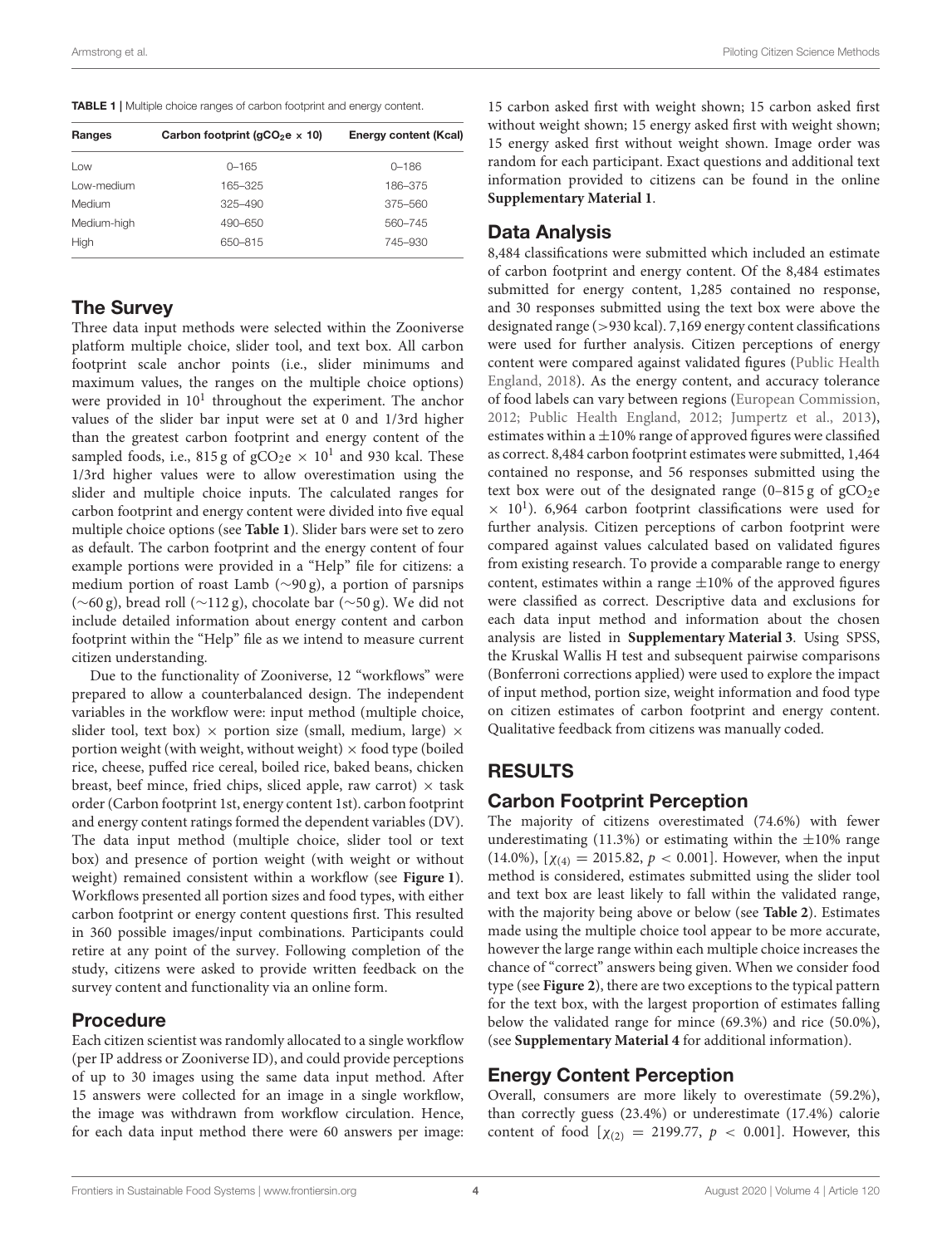<span id="page-4-0"></span>TABLE 2 | Accuracy of carbon footprint and energy content estimates for each data input method.

| Input method |                 |              | Carbon footprint (%) |             |              | Energy content (%) |             |  |
|--------------|-----------------|--------------|----------------------|-------------|--------------|--------------------|-------------|--|
|              |                 | <b>Below</b> | In range             | Above       | <b>Below</b> | In range           | Above       |  |
|              | Slider tool     | 159(7.4)     | 56(2.6)              | 1942 (90.0) | 550 (24.2)   | 215(9.6)           | 1486 (66.0) |  |
|              | Text box        | 615 (34.3)   | 88 (4.9)             | 1090 (60.8) | 636 (32.2)   | 190 (9.6)          | 1150 (58.2) |  |
|              | Multiple choice | 6(0.2)       | 819 (28.03)          | 2099 (71.8) | 60(2.0)      | 1273 (43.3)        | 1609 (54.7) |  |
|              | Total           | 780 (11.3)   | 963 (14.0)           | 5131 (74.6) | 1246 (17.4)  | 1678 (23.4)        | 4245 (59.2) |  |



<span id="page-4-1"></span>pattern is not observed when the input method is considered. The text box and slider yield the fewest correct estimates, with the majority falling above and below (see **[Table 2](#page-4-0)**). Overestimates are most frequent using multiple choice though the number of correct responses is higher compared to other methods.

We next explored the impact of food type on the frequency of energy content estimates which fall within range of validated values. Due to the issues with multiple choice responses discussed above, the analysis was conducted with data from the text box and slider methods. We observe that the majority of participants are unable to accurately estimate the energy content (calorie content) of foods with most responses being above (62.4%) or below (28.1%) the defined range. The calorie content of apple and carrot were most frequently overestimated  $[\chi_{(9)}]$  = 132.35,  $p < 0.001$ , the energy content of mince and pasta were most often underestimated  $[\chi_{(9)} = 181.07, p < 0.001]$ . Only a small proportion (9.6%) of estimates fell within the designated range, however mince and baked beans estimates fell within range most often  $[\chi_{(9)} = 75.67, p < 0.001]$ , see **[Figure 3](#page-5-0)**.

#### Impact of Input Method

Input method had a significant impact on perceptions of carbon footprint  $[H_{(2)} = 452.42, p < 0.001]$  and energy content  $[H_{(2)}]$  $= 645.99$ ,  $p < 0.001$ ]. Carbon footprint and energy content estimates were lowest using the text box, followed by the slider tool, and the highest estimates being given using multiple choice (Mean rank carbon footprint: text box  $= 1807.69$ , slider tool  $=$  3217.96, multiple choice  $=$  4732.56; energy content: text box  $= 2882.73$ , slider tool  $= 3258.04$ , multiple choice  $= 4306.85$ ). Pairwise comparisons indicate significant differences are present between each input method for carbon footprint [text box–slider tool:  $\chi^2_{(1)} = 22.25, p < 0.001$ , text box-multiple choice:  $H_{(1)} =$  $-48.95$ ,  $p < 0.001$ , slider tool–multiple choice:  $H_{(1)} = -26.77$ ,  $p \lt 0.001$ ] and energy content [text box-slider tool:  $H_{(1)} =$ 5.90,  $p < 0.001$ , text box–multiple choice:  $H_{(1)} = -23.74$ ,  $p <$ 0.001, slider tool–multiple choice:  $H_{(1)} = -18.16, p < 0.001$ ]. See **[Supplementary Material 5](#page-8-13)** for additional analyses.

#### Impact of Portion Size

Portion size significantly impacts perception of carbon footprint  $[H_{(2)} = 85.33, p < 0.001]$  and energy content  $[H_{(2)} = 961.70,$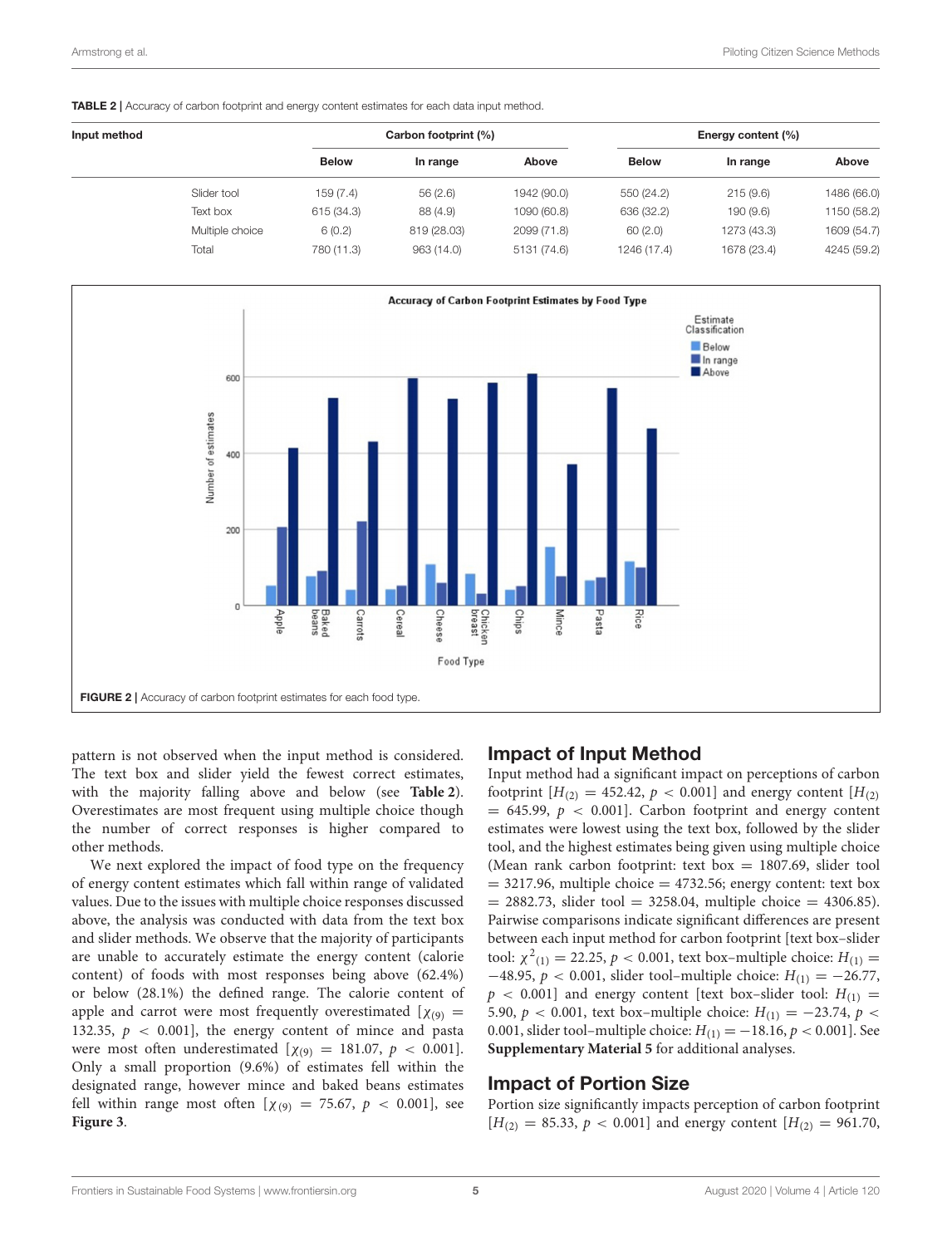

<span id="page-5-0"></span> $p \lt 0.001$ ]. Carbon footprint (Mean rank: Small = 3349.60,  $Median = 3820.63, Large = 3909.25)$  and energy content (Mean rank: Small = 3015.52, Medium = 3824.84, Large  $=$  4914.95) estimates increased in line with portion size. Pairwise comparisons reveal that carbon footprint estimates do not differ between Small and Medium portions  $[H(1)]$  $= 1.17, p = 0.73$ , however a Large portion is perceived to have a significantly greater carbon footprint than a Medium portion  $[H(1)] = 6.62$ ,  $p < 0.001$ . Energy content estimated were significantly different between each portion size [Small-Med:  $H_{(1)} = 13.08, p < 0.001,$  Small-Large:  $H_{(1)} = 30.59, p < 0.001, \text{Med-Large: } H_{(1)} = 14.52, p < 0.001$ .

#### Impact of Weight Information

Citizens estimated the carbon footprint of foods to be significantly lower when weight information is present  $[H(1)]$  $= 7.37, p = 0.007$ , Mean rank: With Weight  $= 3415.19$ , Without Weight = 3545.76]. Conversely, the presence of weight information results in a significantly higher energy content estimate than when weight information is absent  $[H_{(1)}]$  $= 14.06, p < 0.001$ , Mean rank: With Weight  $= 3674.50$ , Without Weight = 3491.80].

## Impact of Food Type

The type of food shown significantly influences carbon footprint estimates  $[H_{(9)} = 1002.15, p < 0.001]$ . Carrot (Mean rank = 2211.99) and mince (Mean rank  $=$  4945.37) were estimated to have the lowest and highest carbon footprint (see **[Table 3](#page-5-1)**). With the exception of sliced apple, all foods were estimated to have significantly greater carbon footprint than carrot batons  $[H_{(1)}]$  = 1.24,  $p = 0.21$ ]. All foods were perceived as having a lower carbon footprint than mince. Energy content perception significantly <span id="page-5-1"></span>TABLE 3 | Impact of Food Type on Carbon Footprint and Energy Content perception.

|                       | <b>Mean Rank</b>      |                         |  |  |  |
|-----------------------|-----------------------|-------------------------|--|--|--|
| <b>Food Type</b>      | <b>Energy Content</b> | <b>Carbon Footprint</b> |  |  |  |
| Carrots, batons, raw  | 1554.14               | 2211.99                 |  |  |  |
| Apple, sliced         | 1690.33               | 2217.39**               |  |  |  |
| Chicken breast slices | $3260.56**$           | 4053.80**               |  |  |  |
| Cheese                | 3289.35**             | 3735.28**               |  |  |  |
| Baked beans           | 3395.90**             | 3301.37**               |  |  |  |
| Rice, boiled          | 3811.93**             | 3530.87**               |  |  |  |
| Cereal, Puffed Rice   | 3948.86**             | $3662.15***$            |  |  |  |
| Pasta, boiled         | 4269.76**             | 3422.34**               |  |  |  |
| Mince                 | 5049.63**             | 4945.37**               |  |  |  |
| Chips, fried          | 5552.19**             | 3702.31**               |  |  |  |

\*\*p < 0.001 vs. Carrot. Kruskal-Wallis, Bonferroni correction applied.

differs with food type  $[H_{(9)} = 2444.83, p < 0.001]$ . Carrot batons (Mean rank  $= 1554.14$ ) and chips (Mean Rank: 5552.19) were estimated to have the lowest and highest energy content (see **[Table 3](#page-5-1)**). All foods were perceived as having significantly higher energy content than carrot batons, with the exception of apple slices  $[H(1) = 1.24, p = 0.21]$ . A series of pairwise analyses indicate that all foods significantly differ in energy content estimates, with the exception of chicken and cheese  $[H_{(1)} = 0.27, p = 1.00]$ , chicken and baked beans  $[H_{(1)} = 1.25,$  $p = 1.00$ , cheese and baked beans  $[H(11)} = 0.99, p = 1.00]$ , rice and cereal  $[H(1)] = 1.25$ ,  $p = 1.00$ , and rice and pasta  $[H_{(1)} = -2.95, p = 0.14].$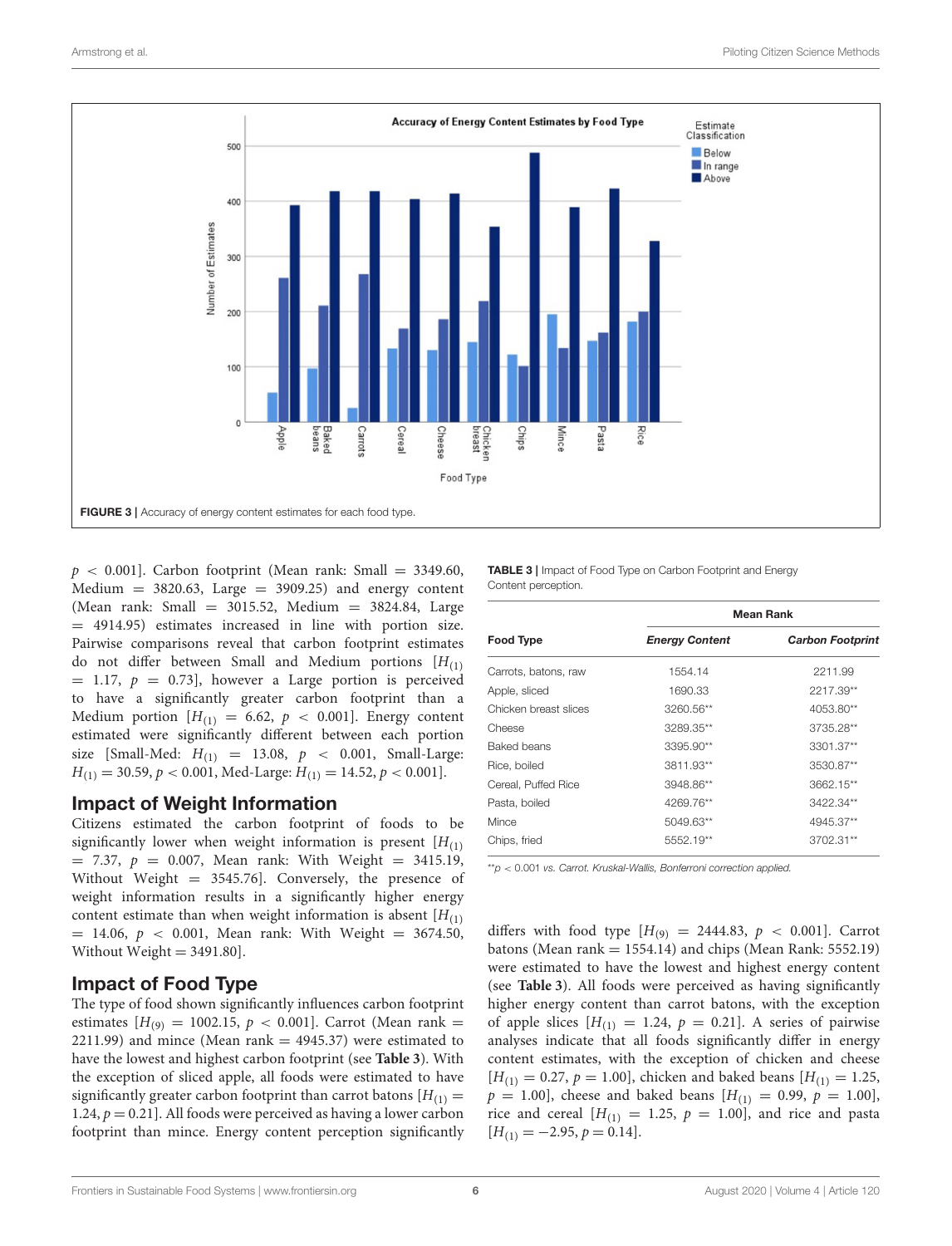## Impact of Task Order

Next, we consider whether task order impacts energy content and carbon footprint. We observe energy content estimates are significantly lower  $[H_{(1)} = 17.57, p < 0.001]$  when rated before (Mean rank  $= 3489.47$ ) than after carbon footprint (Mean rank  $= 3694.15$ ). When considering input method for energy content estimates, the data indicate an impact of task order is present for the text box  $[H(1)] = 12.40, p < 0.001$ , Mean rank: 1st = 950.30; 2nd = 1041.80] and multiple choice  $[H(11)] = 8.15, p$  $= 0.004$ , Mean rank: 1st = 1431.60; 2nd = 1516.79], showing lower ratings when energy content is rated first. However, the slider  $[H_{(1)} = 0.87, p = 0.35, \text{ Mean rank: 1st} = 1113.02; 2nd$  $= 1138.58$ ] does not show order effects. This pattern was not initially reflected with carbon footprint estimates  $[H_{(1)} = 1.26,$  $p = 0.26$ ] which remained stable whether rated before (Mean rank = 3,388) or after (Mean rank = 3,576) energy content. However, when input method was investigated the data show the impact of task order, ratings of carbon footprint were greater when rated before energy content for using the slider  $[H_{(1)}]$ 18.53,  $p < 0.001$ , Mean rank: 1st = 1158.68; 2nd = 1041.75]. Conversely, estimates were lower when carbon footprint was rated first when using the text box  $[H(1)] = 18.28$ ,  $p < 0.001$ , Mean rank:  $1st = 856.93$ ;  $2nd = 963.54$  or multiple choice input methods  $[H_{(1)} = 5.31, p < 0.02, \text{Mean rank: 1st} = 1426.87; 2nd$ = 1496.65]. For additional analyses exploring order effects, see **[Supplementary Material 5](#page-8-13)**. Qualitative feedback from citizens is outlined in **[Supplementary Material 6](#page-8-13)**.

## Carbon Footprint and Energy Content **Correlation**

Due to the similarity between the carbon footprint and energy content estimates, a series of analyses were conducted to explore the perceived relationship between the variables. We identified that the carbon footprint and energy content values (of the ten foods used in the current research) established by previous research [\(Reynolds et al., 2014;](#page-9-6) [Rolls et al., 2002\)](#page-9-11) do not correlate  $[r(10) = 0.38, p = 0.28]$ . Due to the relatively low sample (10) foods), the analysis was repeated with the data for additional foods from existing research. The second analysis confirms that the carbon footprint and energy content of foods are not inherently related  $[r_{(101)} = 0.14, p = 0.15]$ . However, when we look at carbon footprint and energy content estimates from the current research, we find a strong correlation  $[r_{(6, 822)} = 0.53, p <$ 0.001], indicating the citizens are unable to distinguish between the variables.

## **DISCUSSION**

The current research provides two key findings. First, that the majority of citizens are unable to accurately estimate or distinguish between the energy content and carbon footprint of food. This compelling observation highlights the need for citizens to be further educated, with particular focus on the carbon footprint of food. Second, we have demonstrated the value of Zooniverse as a platform to conduct nutrition science research and identified that, of the methods assessed, the slider tool as the most appropriate input method for estimations of energy content and carbon footprint.

We observe that citizens are unable to estimate the approximate  $(\pm 10\%)$  carbon footprint and energy content of food, and unexpectedly, a strong correlation indicating that citizens are not able to easily distinguish between the variables. Citizens appear to have a slightly better understanding of energy content than carbon footprint, with the majority of participants over estimating the carbon footprint of food. This result differs from the findings of [Camilleri et al. \(2019\)](#page-8-7), who found that all carbon footprints, entered via a text box, were underestimated. Supporting the hierarchy of carbon footprint values collected using a slider input [\(Choi and Pak, 2006\)](#page-8-2), we found that beef mince was perceived to have a larger carbon footprint than chicken, and carrots and apples were ranked as possessing the lowest footprint of the rated foods. This hierarchy of values was reflected in citizen estimations of energy content. Foods with a lower calorie content, such as carrots and apples, ranked lower than other types of food, and higher calorie foods, such as fried chips and mince ranked higher than other types of food.

Displaying the weight of a portion impacted estimates of energy content and carbon footprint, however the effect differed between the variables. This variability may be due to a lack of familiarity with the factors being estimated. Future insight into the impact of weight information could be gleaned by comparing the effect on known, and unknown variables.

Estimates of carbon footprint varied in-line with portion size, with larger portions being assigned greater estimates than smaller portions. This again supports the proposal that citizens possess some understanding of footprint hierarchy [\(Choi and Pak, 2006\)](#page-8-2) rather than numerical accuracy.

Reflecting the pattern of carbon footprint estimations for differing portion sizes, citizens demonstrate a general awareness of the relative, though not numerically accurate, calorie content for different types of food. In line with previous research [\(Matheson et al., 2002;](#page-9-36) [Boushey et al., 2009;](#page-8-16) [Schap et al.,](#page-9-37) [2011;](#page-9-37) [Food Climate Research Network, 2018\)](#page-9-38), we suggest that citizens understand the impact which portion size has on calorie content, being more or less than a previous portion, however estimates lack the numerical accuracy required to effectively gauge appropriate portion sizes and nutritional content of foods. As previous literature has highlighted the contribution of misestimating portion sizes to overeating and food waste (Rolls et al., [2002;](#page-9-11) [Health Council of the Netherlands, 2011;](#page-9-4) Panzone et al., [2016\)](#page-9-18), we suggest that inventions developed to tackle dietrelated chronic diseases [\(Holmstrup et al., 2013\)](#page-9-15) and climate change through diet, must first educate the general public about portion size, energy content and carbon footprint of food (and understand current levels of knowledge).

Increasing public knowledge (and comprehension) about the relationship between portion size and energy content of foods would allow consumers to make more informed dietary choices, supporting the move toward healthier diets. Increasing public knowledge and comprehension of the carbon footprint associated with foods, in line with dietary recommendations [\(Bureau Européen des Unions de Consommateurs, 2020\)](#page-8-8), would support the public's desire to move toward a diet with a lower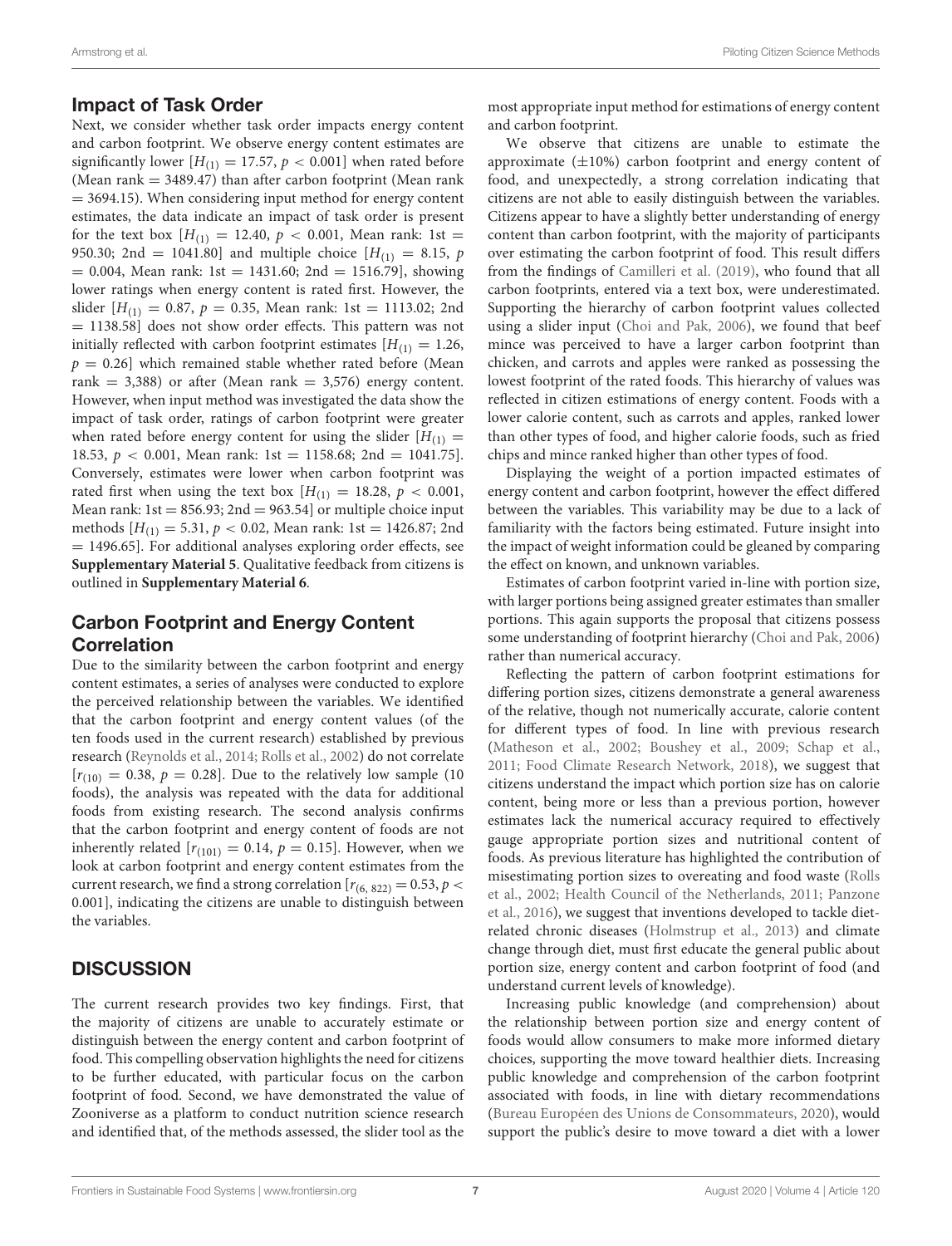environmental impact. Public education of carbon footprints could be delivered through informational campaigns or an on pack labeling system, which have shown to be successful in influencing consumer food purchases (e.g., [Emrich et al., 2017;](#page-8-17) [Panzone et al., in press\)](#page-9-19).

The current study explored the validity and comparable accuracy of input methods used in previous research [multiple choice [\(Shi et al., 2018\)](#page-9-21), slider tool [\(Choi and Pak, 2006\)](#page-8-2), text box [\(Holmstrup et al., 2013;](#page-9-15) [Panzone et al., in press\)](#page-9-19)]. We found that the tool chosen can significantly impact carbon footprint and energy content estimates. We observed that the multiple choice input resulted in the most overestimates and correct responses compared to other methods. This is due to two inherent issues of the multiple choice method. First, the multiple choice options provide a greater calorie ranges than the slider and text box  $(\pm 10\%)$ , increasing the likelihood of a correct estimate. Second, the multiple choice ranges do not enable differentiation between portion sizes of some foods. For example, the energy content estimate for small, medium and large portions of apple slices range are all encompassed within a single (0–186 Kcal) multiple choice response. Though multiple choice had a high response rate, there are inherent issues with the method, providing less sensitivity in estimations, especially when a large range of values are included within the same survey. The text box allows high levels of accuracy but has a lower response rate, compared to other methods and previous research indicates that this method may deflate the range of numerical responses [\(Kemper et al., 2019\)](#page-9-22). Hence, we recommend the slider tool as the most appropriate method for numerical estimates, having a high response rate and allowing a more accurate representation of citizen perceptions.

## Limitations

We were unable to collect demographic information, unless citizens are registered on Zooniverse. It would be valuable to know the level of understanding in different consumer groups in order to maximize the impact of information and behavior change campaigns. A limited number of typically western foods were used within the pilot. Though sufficient for the proof-ofprinciple, this limits the application of the findings to the general population and cuisines from other cultures. The pictured food were accompanied by basic descriptions, stating the food type and, if relevant, how the food was cooked e.g., cheese, boiled rice. It is likely that additional information about the origin of the food, such as whether it was locally produced or imported, would impact carbon footprint, and potentially calorie estimates.

## **Implications**

The current research offers some novel findings and insight into citizen understanding of the calorie content and carbon footprint of food. We have identified the need for citizens to be educated about the environmental sustainability of different foods. The ability to quantify the carbon footprint of a food is essential, as this understanding must be established before sustainable purchase decisions can be made. Increased consumer knowledge about the environmental impact of foods will support the public's intention to move toward more sustainable diets [\(Bureau Européen des Unions de Consommateurs, 2020\)](#page-8-8). As the food life cycle contributes 20–30% of global greenhouse gas emissions [\(Kause et al., 2009;](#page-9-2) [Poore and Nemecek, 2018\)](#page-9-3) guiding consumers toward foods with a lower carbon footprint could reduce the environmental impact of the global food system. In addition, the current research demonstrates the value of the Zooniverse platform functionality as a device for nutrition science research. Zooniverse can provide key evidence to underpin policy change, consumer education and behavioral change interventions which will move consumers toward more sustainable and healthy diets.

## Future Research

Based on our findings we suggest three areas for future research. First, to further explore citizen understanding, future research could explore citizen perceptions of a greater number of foods, and replicate the study in different countries or cultures with a different range of cuisines. Second, we found that citizens may possess understanding of the hierarchy of variables, having some understanding of hierarchy, but are unable to accurately identify the energy content and particularly, the carbon footprint of food. It would be beneficial to develop and assess consumer facing communications to improve awareness and understanding of the numerical value of carbon footprint associated with different foods. Finally, previous research has used a variety of recruitment methods and traditional online platforms such as Qualtrics (Choi and Pak, [2006;](#page-8-2) [Holmstrup et al., 2013;](#page-9-15) [Shi et al., 2018\)](#page-9-21), some of which limit the number of participants. Replicating such research through Zooniverse would allow data to be collected from a larger and more diverse sample, and, in addition, provides the opportunity to educate the citizens, addressing the knowledge disconnect which exists between academic communities and the general public.

# **CONCLUSION**

This pilot has demonstrated that citizen science platform, Zooniverse, can be successfully used to measure perceptions of carbon footprint and energy content. We suggest that citizens possess some understanding of the hierarchy of the carbon footprint and energy content of food, however lack numerical accuracy of these concepts. This presents a clear direction and opportunity for citizen science to engage and educate inquisitive members of the public from wider groups. Citizen science platforms offer the opportunity to not only measure perceptions, but influence citizen behavior. This is extremely important considering future policy interventions to meet climate change targets and improve health. Future citizen science projects could relate to sustainable diets, reduction of obesity and overweight children and adults, carbon allowances. Thus, using citizen science approaches engagement, perception, and behavior change could be measured over time, an advantage when compared to traditional survey methods.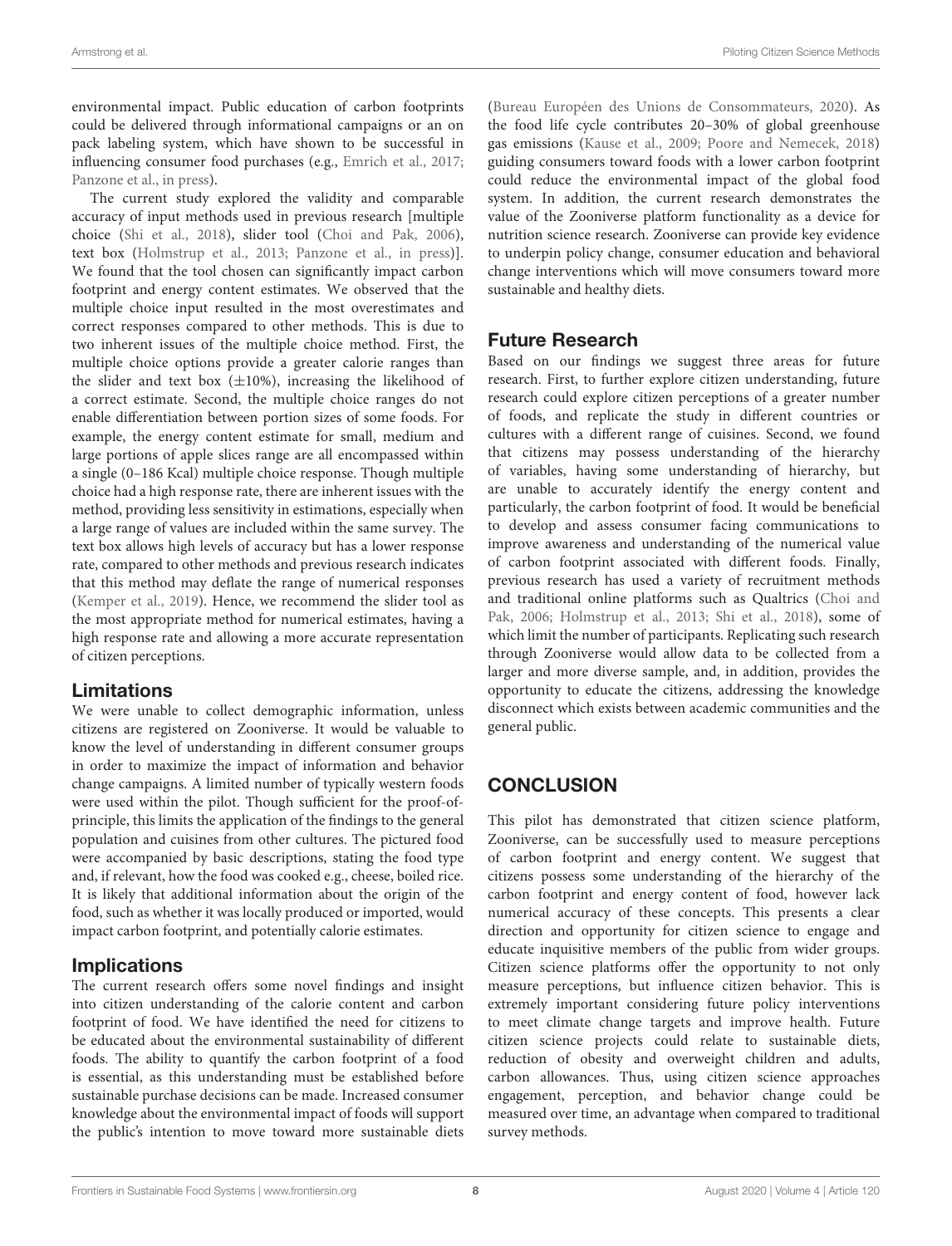## DATA AVAILABILITY STATEMENT

The raw data supporting the conclusions of this article will be made available by the authors, without undue reservation.

## ETHICS STATEMENT

The studies involving human participants were reviewed and approved by Geography Department, University of Sheffield ethics panel Reference Number 019076. The participants provided their written informed consent to participate in this study.

## AUTHOR CONTRIBUTIONS

CR: PI and grant holder, he designed and set up the survey in zooniverse, managed data, and analyzed and wrote first drafts of the paper. CW: data management and analysis of the data (e.g., statistical analysis, data visualization, etc.). LP and AK: research collaborator, peer-reviewed drafts. XR: research collaborator, peer-reviewed drafts, and helped write the last version of this paper. She collaborated drafting zooniverse information. BA: peer-reviewed and wrote the last version of this paper, conducted additional data analysis. CF: peer-reviewed design methodology and draft reports. All authors contributed to the article and approved the submitted version.

#### FUNDING

This work was funded by STFC Food Network+ pilot funding (ST/P003079/1), and STFC twenty-first century challenge funding (ST/T001410/1) Piloting Zooniverse for food, health, and sustainability citizen science. CR was supported from the HEFCE Catalyst-funded N8 AgriFood Resilience Programme and matched funding from the N8 group of Universities. Additional funding was provided by Research England via the project Food based citizen science in UK as a policy tool.

## ACKNOWLEDGMENTS

Thanks to Dr. Emma Foster and the Intake 24 team (Newcastle) for the use of their portion images. This publication uses data generated via the Zooniverse.org platform, development of which is funded by generous support, including a Global Impact Award from Google, and by a grant from the Alfred P. Sloan Foundation.

## SUPPLEMENTARY MATERIAL

<span id="page-8-13"></span>The Supplementary Material for this article can be found [online at: https://www.frontiersin.org/articles/10.3389/fsufs.](https://www.frontiersin.org/articles/10.3389/fsufs.2020.00120/full#supplementary-material) 2020.00120/full#supplementary-material

## **REFERENCES**

- <span id="page-8-10"></span>Audsley, E., Brander, M., Chatterton, J. C., Murphy-Bokern, D., Webster, C., and Williams, A. G. (2010). How Low Can We Go? An Assessment of Greenhouse Gas Emissions from the UK Food System and the Scope Reduction by 2050. Technical Report, WWF and Food Climate Research Network.
- <span id="page-8-12"></span>Bates, B., Lennox, A., Prentice, A., Bates, C., Page, P., Nicholson, S., et al. (2014). National Diet and Nutrition Survey : Results from Years 1–4 (Combined) of the Rolling Programme, Executive Summary, Vol. 4. London: Public Health England, 1–24.
- <span id="page-8-16"></span>Boushey, C. J., Kerr, D. A., Wright, J., Lutes, K. D., Ebert, D. S., and Delp, E. J. (2009). Use of technology in children's dietary assessment. Eur. J. Clin. Nutr. 63, S50–S57. doi: [10.1038/ejcn.2008.65](https://doi.org/10.1038/ejcn.2008.65)
- <span id="page-8-8"></span>Bureau Européen des Unions de Consommateurs (2020). One Bite at a Time: Consumers and the Transition to Sustainable Food. Analysis of a Survey of European Consumers on Attitudes Towards Sustainable Food. Available online at: [https://www.beuc.eu/publications/beuc-x-2020-042\\_consumers\\_and\\_the\\_](https://www.beuc.eu/publications/beuc-x-2020-042_consumers_and_the_transition_to_sustainable_food.pdf) transition to sustainable food.pdf (accessed June 12, 2020).
- <span id="page-8-7"></span>Camilleri, A. R., Larrick, R. P., Hossain, S., and Patino-Echeverri, D. (2019) Consumers underestimate the emissions associated with food but are aided by labels. Nat. Clim. Change [9, 53–58. doi: 10.1038/s41558-018-](https://doi.org/10.1038/s41558-018-0354-z) 0354-z
- <span id="page-8-3"></span>Carels, R., Konrad, K., and Harper, J. (2007). Individual differences in food perceptions and calorie estimation: an examination of dieting status, weight, and gender. Appetite [49, 450–458. doi: 10.1016/j.appet.2007.](https://doi.org/10.1016/j.appet.2007.02.009) 02.009
- <span id="page-8-1"></span>CCC (2020). Land Use: Policies for a Net Zero UK. Available online at: [https://www.](https://www.theccc.org.uk/publication/land-use-policies-for-a-net-zero-uk/) [theccc.org.uk/publication/land-use-policies-for-a-net-zero-uk/](https://www.theccc.org.uk/publication/land-use-policies-for-a-net-zero-uk/) (accessed January 23, 2020).
- <span id="page-8-4"></span>Chernev, A., and Chandon, P. (2010). "Calorie estimation biases in consumer choice," in Leveraging Consumer Psychology for Effective Health Communications: The Obesity Challenge, eds R. Vatra, K. P. Anand, and V. J. Strecher (Armonk, NY: M.E. Sharpe), 104–121.
- <span id="page-8-2"></span>Choi, B., and Pak, A. (2006). Multidisciplinarity, interdisciplinarity and transdisciplinarity in health research, services, education and policy: 1. definitions, objectives, and evidence of effectiveness. Clin. Invest. Med. 29:351.
- <span id="page-8-0"></span>Clark, M. (2019). "Healthy diets as a climate change mitigation strategy," in Environmental Nutrition (Academic Press), 243–261. Available online at: [https://www.sciencedirect.com/science/article/pii/B978012811660900014X?](https://www.sciencedirect.com/science/article/pii/B978012811660900014X?via%3Dihub) [via%3Dihub.](https://www.sciencedirect.com/science/article/pii/B978012811660900014X?via%3Dihub) doi: [10.1016/B978-0-12-811660-9.00014-X](https://doi.org/10.1016/B978-0-12-811660-9.00014-X) (accessed January 23, 2020).
- <span id="page-8-11"></span>Clune, S., Crossin, E., and Verghese, K. (2017). Systematic review of greenhouse gas emissions for different fresh food categories. J. Cleaner Prod. 140, 766–783. doi: [10.1016/j.jclepro.2016.04.082](https://doi.org/10.1016/j.jclepro.2016.04.082)
- <span id="page-8-5"></span>Cohen, D. A., and Story, M. (2014). Mitigating the health risks of dining out: the need for standardized portion sizes in restaurants. Am. J. Public Health 104, 586–590. doi: [10.2105/AJPH.2013.301692](https://doi.org/10.2105/AJPH.2013.301692)
- <span id="page-8-14"></span>Crawley, H., Mills, A., Patel, S., and Food Standards Agency (2002). Food Portion Sizes, 3rd Edn. London: The Stationery Office.
- <span id="page-8-9"></span>Dickinson, J. L., Zuckerberg, B., and Bonter, B. N. (2010). Citizen science as an ecological research tool: challenges and benefits. Annu. Rev. Ecol. Evol. Syst. 41, 149–172. doi: [10.1146/annurev-ecolsys-102209-144636](https://doi.org/10.1146/annurev-ecolsys-102209-144636)
- <span id="page-8-6"></span>Edelson, D. C., Kirn, S. L., Baukus, A., Blair, R., Ford, M., Grow, S., et al. (2018). Designing Citizen Science for Both Science and Education. A Workshop Report, Colorado Springs, CO: BSCS Science Learning. Available online at: [https://](https://media.bscs.org/tech-report/2018-1/2018-1.pdf) [media.bscs.org/tech-report/2018-1/2018-1.pdf](https://media.bscs.org/tech-report/2018-1/2018-1.pdf) (accessed January 23, 2020).
- <span id="page-8-17"></span>Emrich, T. E., Qi, Y., Lou, W. Y., and L'Abbe, M. R. (2017). Traffic-light labels could reduce population intakes of calories, total fat, saturated fat, and sodium. PLoS ONE 12:e0171188. doi: [10.1371/journal.pone.0171188](https://doi.org/10.1371/journal.pone.0171188)
- <span id="page-8-15"></span>European Commission (2012). Guidance Document For Competent Authorities For The Control of Compliance With Eu Legislation on: Regulation (EU) No 1169/2011 of the European Parliament and of the Council of 25 October 2011 on the Provision of Food Information to Consumer.... (2012). Available online at: [https://ec.europa.eu/food/sites/food/files/safety/docs/labelling\\_nutrition](https://ec.europa.eu/food/sites/food/files/safety/docs/labelling_nutrition-vitamins_minerals-guidance_tolerances_1212_en.pdf)[vitamins\\_minerals-guidance\\_tolerances\\_1212\\_en.pdf](https://ec.europa.eu/food/sites/food/files/safety/docs/labelling_nutrition-vitamins_minerals-guidance_tolerances_1212_en.pdf) (accessed February 12, 2020).